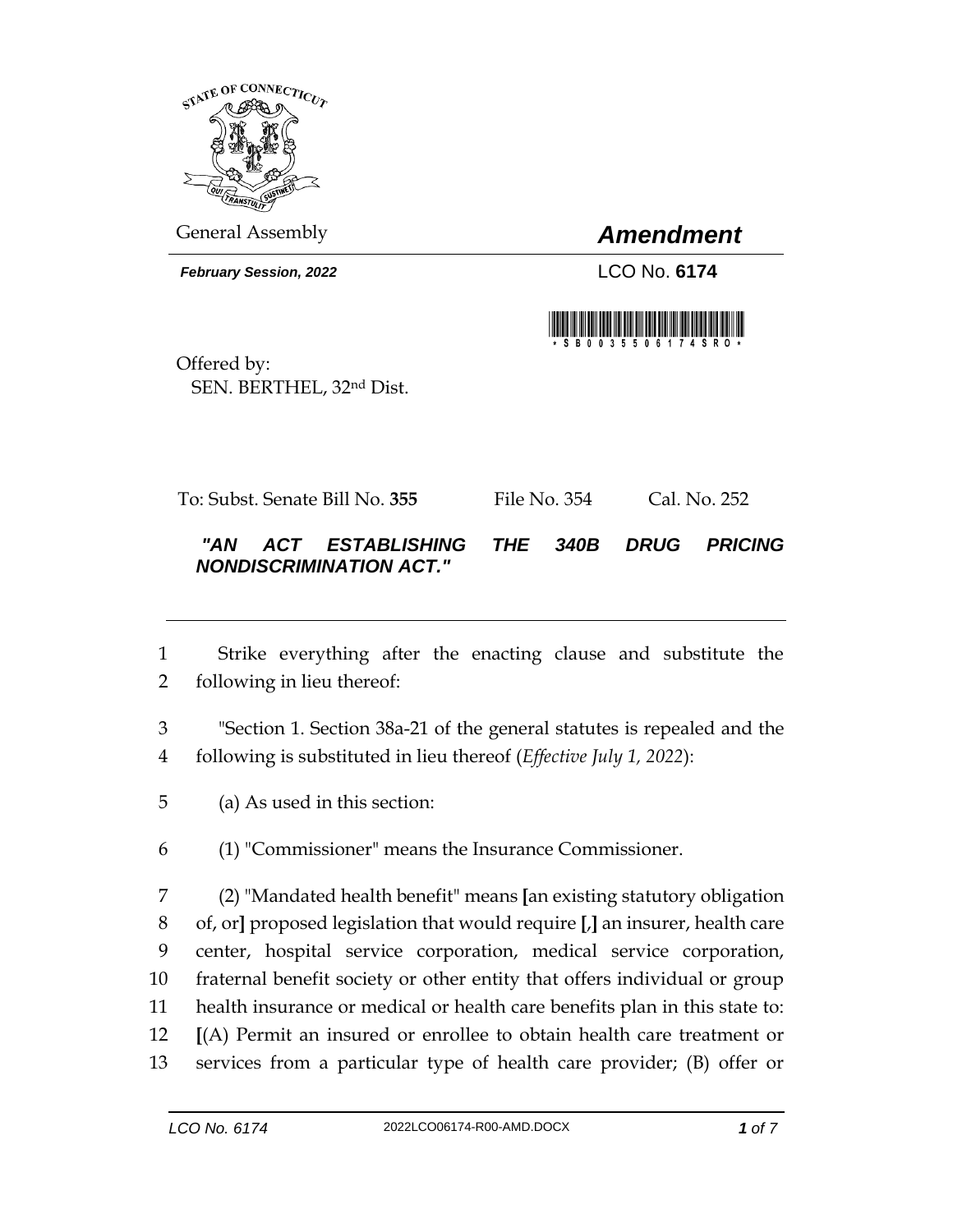provide coverage for the screening, diagnosis or treatment of a particular disease or condition; or (C)**]** offer or provide coverage for a particular type of health care treatment or service, or for medical equipment, medical supplies or drugs used in connection with a health care treatment or service. **[**"Mandated health benefit" includes any proposed legislation to expand or repeal an existing statutory obligation relating to health insurance coverage or medical benefits.**]**

 (b) (1) There is established within the Insurance Department a health benefit review program for the review and evaluation of any mandated health benefit that is requested by the joint standing committee of the General Assembly having cognizance of matters relating to insurance. Such program shall be funded by the Insurance Fund established under section 38a-52a. The commissioner shall be authorized to make assessments in a manner consistent with the provisions of chapter 698 for the costs of carrying out the requirements of this section. Such assessments shall be in addition to any other taxes, fees and moneys otherwise payable to the state. The commissioner shall deposit all payments made under this section with the State Treasurer. The moneys deposited shall be credited to the Insurance Fund and shall be accounted for as expenses recovered from insurance companies. Such moneys shall be expended by the commissioner to carry out the provisions of this section and section 2 of public act 09-179.

 (2) The commissioner **[**shall**]** may contract with The University of Connecticut Center for Public Health and Health Policy or an actuarial 38 accounting firm to conduct any mandated health benefit review requested pursuant to subsection (c) of this section. The director of said center may engage the services of an actuary, quality improvement clearinghouse, health policy research organization or any other independent expert, and may engage or consult with any dean, faculty or other personnel said director deems appropriate within The University of Connecticut schools and colleges, including, but not limited to, The University of Connecticut (A) School of Business, (B) School of Dental Medicine, (C) School of Law, (D) School of Medicine, and (E) School of Pharmacy.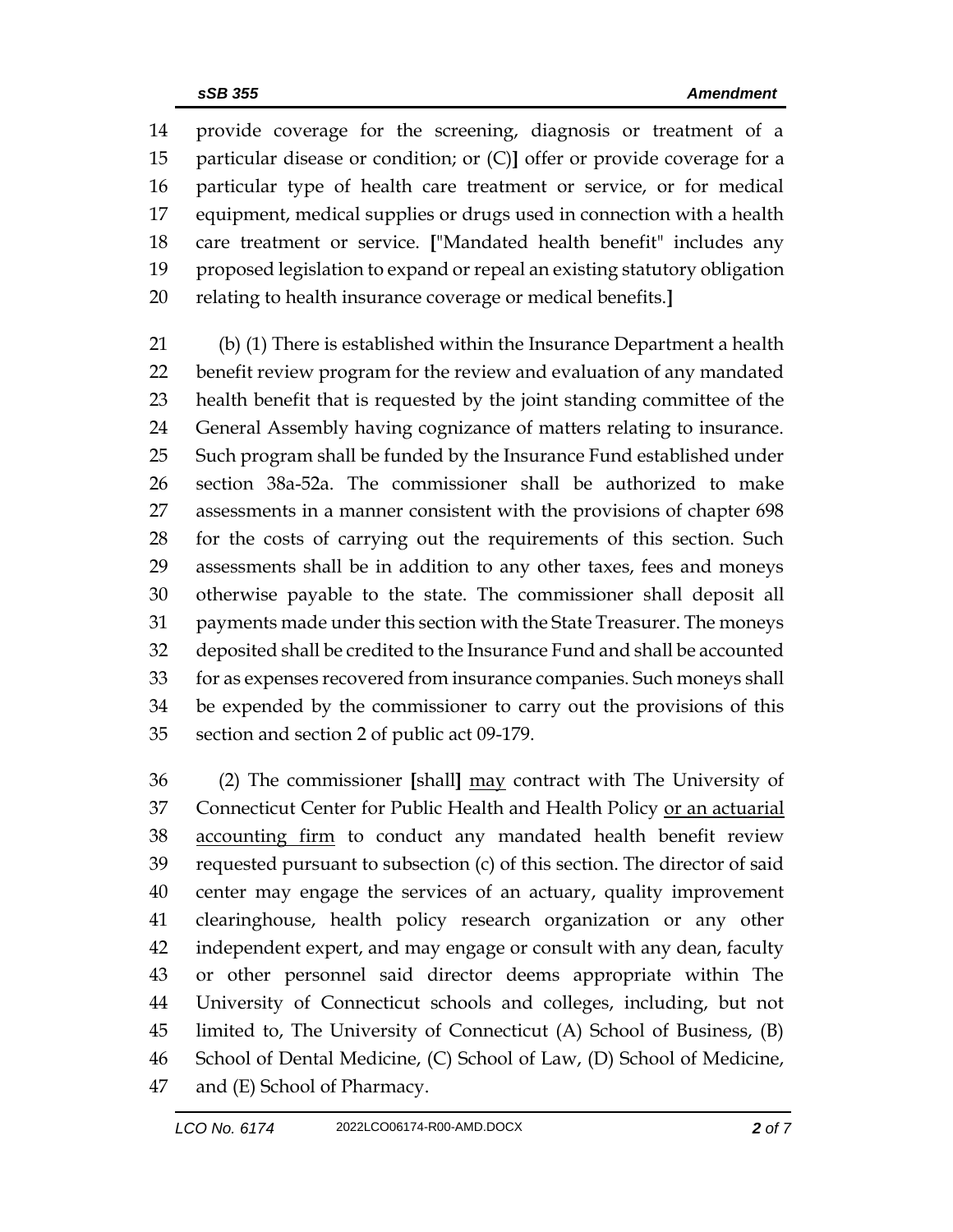**[**(c) Not later than August first of each year, the joint standing committee of the General Assembly having cognizance of matters relating to insurance shall submit to the commissioner a list of any mandated health benefits for which said committee is requesting a review. Not later than January first of the succeeding year, the commissioner shall submit a report, in accordance with section 11-4a, of the findings of such review and the information set forth in subsection (d) of this section. (d) The review report shall include at least the following, to the extent information is available: (1) The social impact of mandating the benefit, including:**]** (c) During a regular session of the General Assembly, the joint standing committee of the General Assembly having cognizance of 61 matters relating to insurance may, upon a majority vote of its members, require the commissioner to conduct one review of not more than five mandated health benefits. The committee shall submit to the commissioner a list of the mandated health benefits to be reviewed. (d) Not later than January first of the first calendar year following a request for review made under subsection (c) of this section, the commissioner shall submit a mandated health benefit review report, in accordance with section 11-4a, to the joint standing committees of the General Assembly having cognizance of matters relating to insurance 70 and public health. Such report shall include an evaluation of the quality and cost impacts of mandating the benefit, including: **[**(A)**]** (1) The extent to which the treatment, service or equipment, supplies or drugs, as applicable, is utilized by a significant portion of the population; **[**(B)**]** (2) The extent to which the treatment, service or equipment, supplies or drugs, as applicable, is currently available to the population, including, but not limited to, coverage under Medicare, or through

public programs administered by charities, public schools, the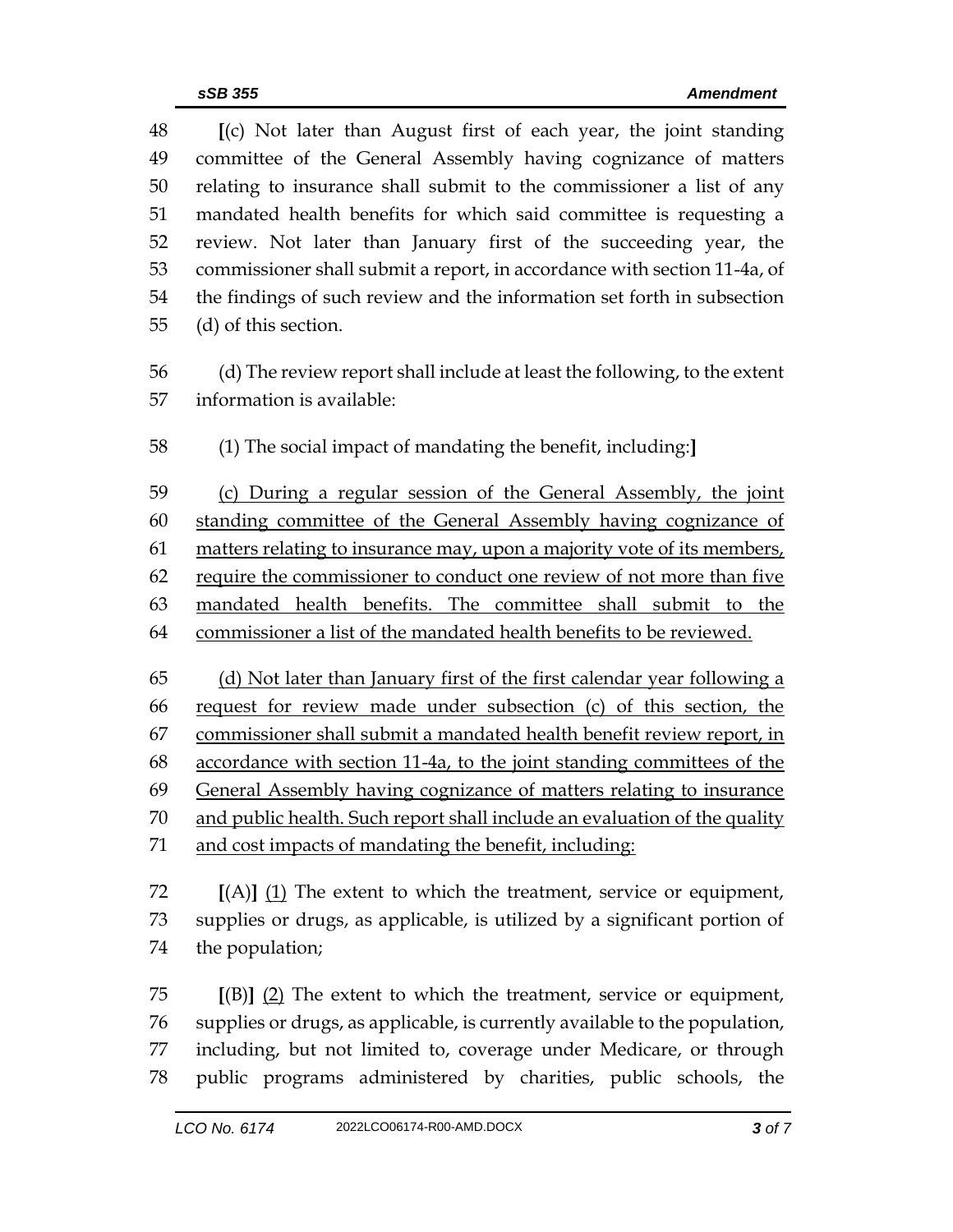Department of Public Health, municipal health departments or health districts or the Department of Social Services; **[**(C)**]** (3) The extent to which insurance coverage is already available 82 for the treatment, service or equipment, supplies or drugs, as applicable; **[**(D) If the coverage is not generally available, the extent to which such lack of coverage results in persons being unable to obtain necessary health care treatment; (E) If the coverage is not generally available, the extent to which such lack of coverage results in unreasonable financial hardships on those persons needing treatment; (F) The level of public demand and the level of demand from providers for the treatment, service or equipment, supplies or drugs, as applicable; (G) The level of public demand and the level of demand from providers for insurance coverage for the treatment, service or equipment, supplies or drugs, as applicable; (H) The likelihood of achieving the objectives of meeting a consumer need as evidenced by the experience of other states; (I) The relevant findings of state agencies or other appropriate public organizations relating to the social impact of the mandated health benefit; (J) The alternatives to meeting the identified need, including, but not limited to, other treatments, methods or procedures; (K) Whether the benefit is a medical or a broader social need and whether it is consistent with the role of health insurance and the concept of managed care; (L) The potential social implications of the coverage with respect to the direct or specific creation of a comparable mandated benefit for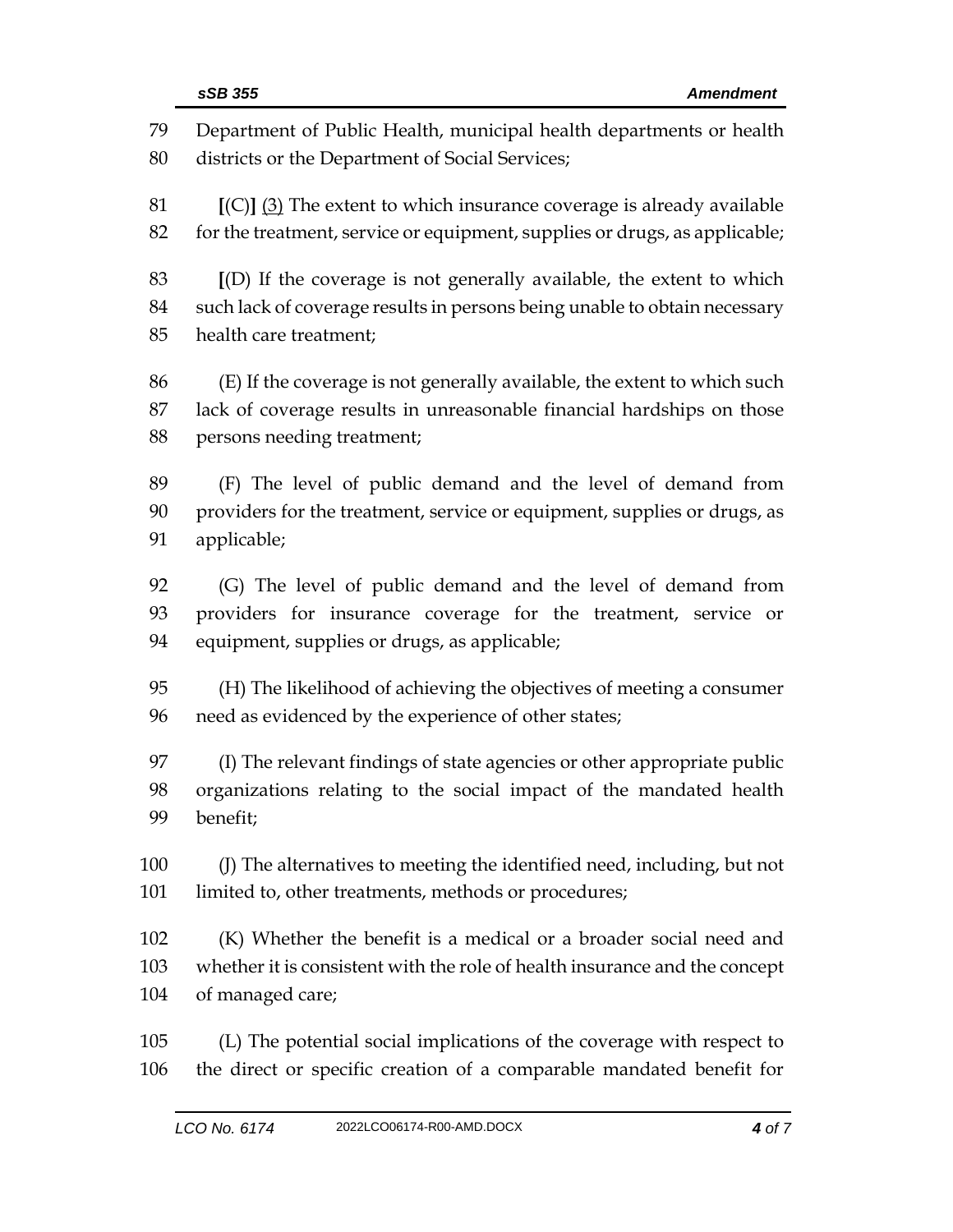| 107        | similar diseases, illnesses or conditions;                                                |  |  |
|------------|-------------------------------------------------------------------------------------------|--|--|
| 108<br>109 | (M) The impact of the benefit on the availability of other benefits<br>currently offered; |  |  |
| 110        | (N) The impact of the benefit as it relates to employers shifting to self-                |  |  |
| 111        | insured plans and the extent to which the benefit is currently being                      |  |  |
| 112        | offered by employers with self-insured plans;                                             |  |  |
| 113        | $[(O)]$ $(4)$ The impact of making the benefit applicable to the state                    |  |  |
| 114        | employee health insurance or health benefits plan; [and]                                  |  |  |
| 115        | $[(P)]$ (5) The extent to which credible scientific evidence published in                 |  |  |
| 116        | peer-reviewed medical literature generally recognized by the relevant                     |  |  |
| 117        | medical community determines the treatment, service or equipment,                         |  |  |
| 118        | supplies or drugs, as applicable, to be safe and effective; [and]                         |  |  |
| 119        | [(2) The financial impact of mandating the benefit, including:]                           |  |  |
| 120        | $[(A)]$ (6) The extent to which the mandated health benefit may                           |  |  |
| 121        | increase or decrease the cost of the treatment, service or equipment,                     |  |  |
| 122        | supplies or drugs, as applicable, over the next five years;                               |  |  |
| 123        | $[(B)]$ (7) The extent to which the mandated health benefit may                           |  |  |
| 124        | increase the appropriate or inappropriate use of the treatment, service                   |  |  |
| 125        | or equipment, supplies or drugs, as applicable, over the next five years;                 |  |  |
| 126        | $[(C)]$ $(8)$ The extent to which the mandated health benefit may serve                   |  |  |
| 127        | as an alternative for more expensive or less expensive treatment, service                 |  |  |
| 128        | or equipment, supplies or drugs, as applicable;                                           |  |  |
| 129        | $[(D)]$ $(9)$ The methods that will be implemented to manage the                          |  |  |
| 130        | utilization and costs of the mandated health benefit;                                     |  |  |
| 131        | $[(E)]$ (10) The extent to which insurance coverage for the treatment,                    |  |  |
| 132        | service or equipment, supplies or drugs, as applicable, may be                            |  |  |
| 133        | reasonably expected to increase or decrease the insurance premiums                        |  |  |
| 134        | and administrative expenses for policyholders;                                            |  |  |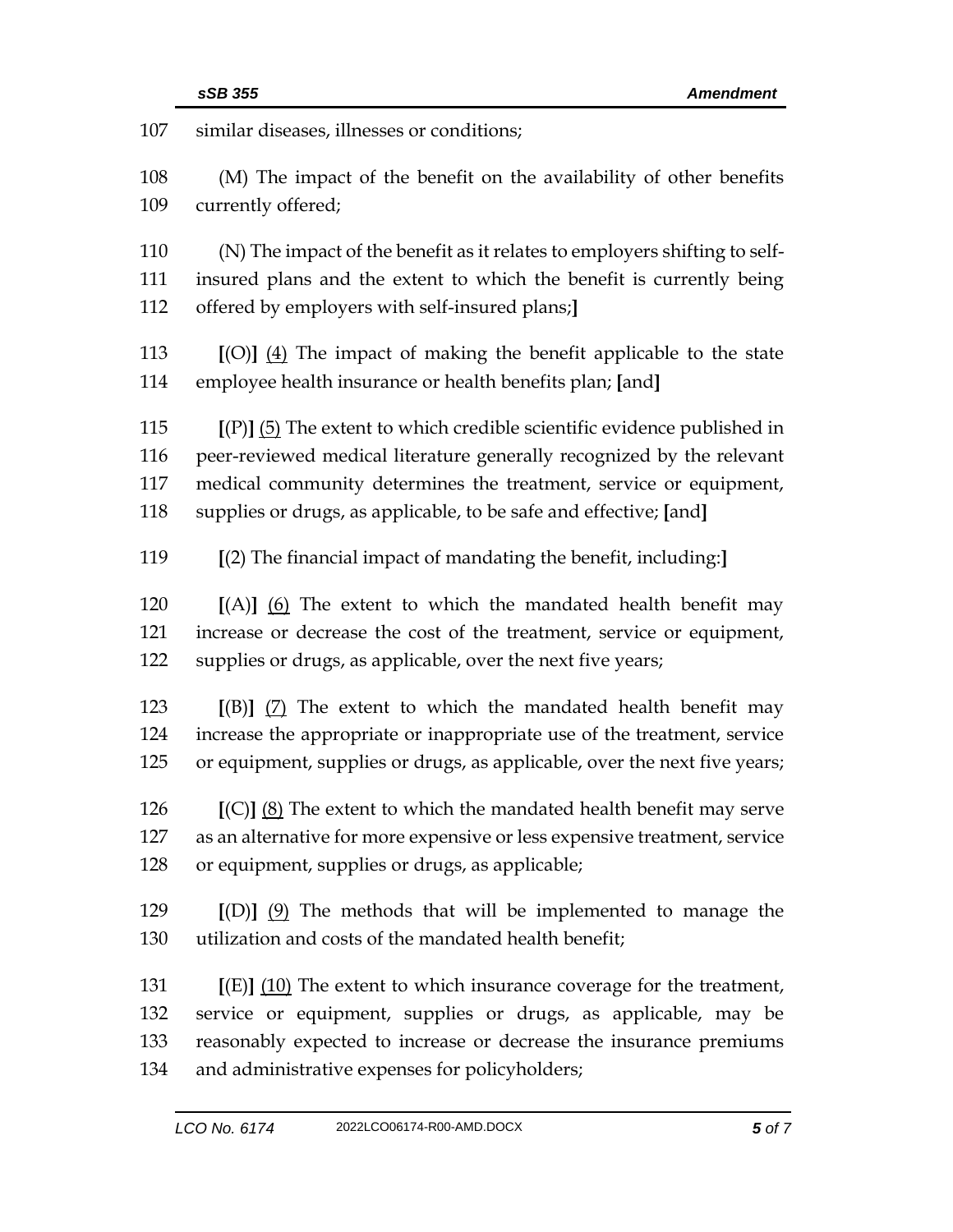**[**(F)**]** (11) The extent to which the treatment, service or equipment, supplies or drugs, as applicable, is more or less expensive than an existing treatment, service or equipment, supplies or drugs, as applicable, that is determined to be equally safe and effective by credible scientific evidence published in peer-reviewed medical literature generally recognized by the relevant medical community;

 **[**(G)**]** (12) The impact of insurance coverage for the treatment, service or equipment, supplies or drugs, as applicable, on the total cost of health care, including potential benefits or savings to insurers and employers resulting from prevention or early detection of disease or illness related to such coverage;

 **[**(H)**]** (13) The impact of the mandated health care benefit on the cost of health care for small employers, as defined in section 38a-564, and for employers other than small employers; and

 **[**(I)**]** (14) The impact of the mandated health benefit on cost-shifting between private and public payors of health care coverage and on the overall cost of the health care delivery system in the state.

 (e) The joint standing committees of the General Assembly having cognizance of matters relating to insurance and public health shall conduct a joint informational hearing following their receipt of a mandated health benefit review report submitted by the commissioner pursuant to subsection (d) of this section. The commissioner shall attend and be available for questions from the members of the committees at such hearing. On and after January 1, 2023, the General Assembly shall 159 not enact legislation to establish a mandated health benefit unless (1) such benefit has been the subject of a report and an informational hearing as provided in this section, or (2) upon a two-thirds vote of the 162 members of the joint standing committee of the General Assembly having cognizance of matters relating to insurance.

This act shall take effect as follows and shall amend the following sections: